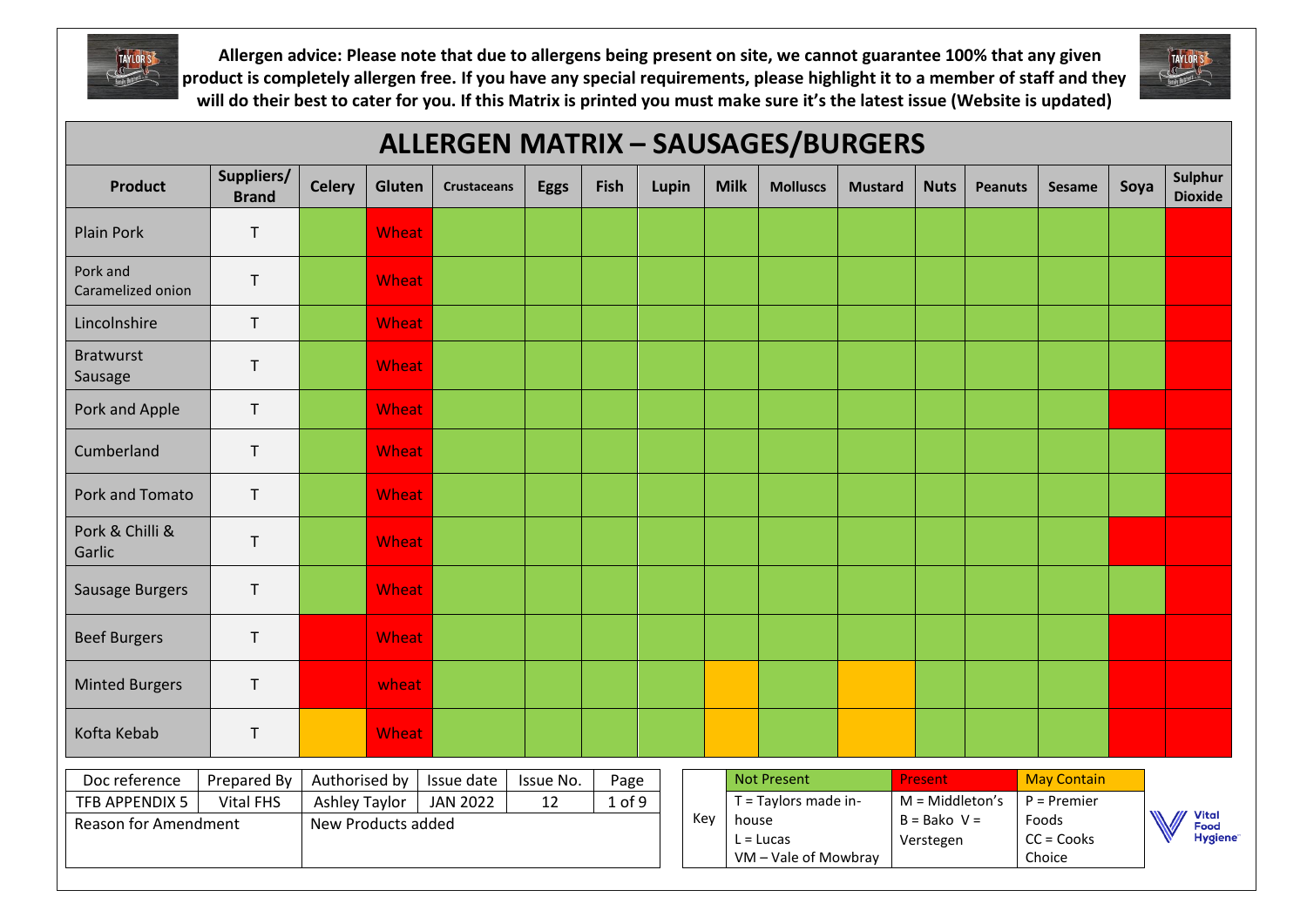



## **ALLERGEN MATRIX – PIES Product Suppliers/ Brand Celery Gluten Crustaceans Eggs Fish Lupin Milk Molluscs Mustard Nuts Peanuts Sesame** Soya Sulphur Dioxide Sausage rolls T Wheat Haslet T I Wheat Pork Pie P P P Wheat Steak Pie T Wheat Cornish Pasty P/B Wheat/ Barley Gravy | L <mark>| wheat</mark> Stuffing | L | wheat Scotch Egg T T N Wheat Ham and **Cheese** T Wheat Quiche Cheese and onion Quiche T T Wheat Not Present **Present** Present May Contain Doc reference | Prepared By | Authorised by | Issue date | Issue No. | Page TFB APPENDIX 5 Vital FHS Ashley Taylor | JAN 2022 | 12 | 2 of 9 | |  $\sqrt{7}$  = Taylors made in- $M = Middleton's$ P = Premier **Vital** Key house  $B = B$ ako V = Foods Reason for Amendment New Products added Food  $CC = \text{Cooks}$  $L = Lucas$ **Hygiene** Verstegen VM – Vale of Mowbray Choice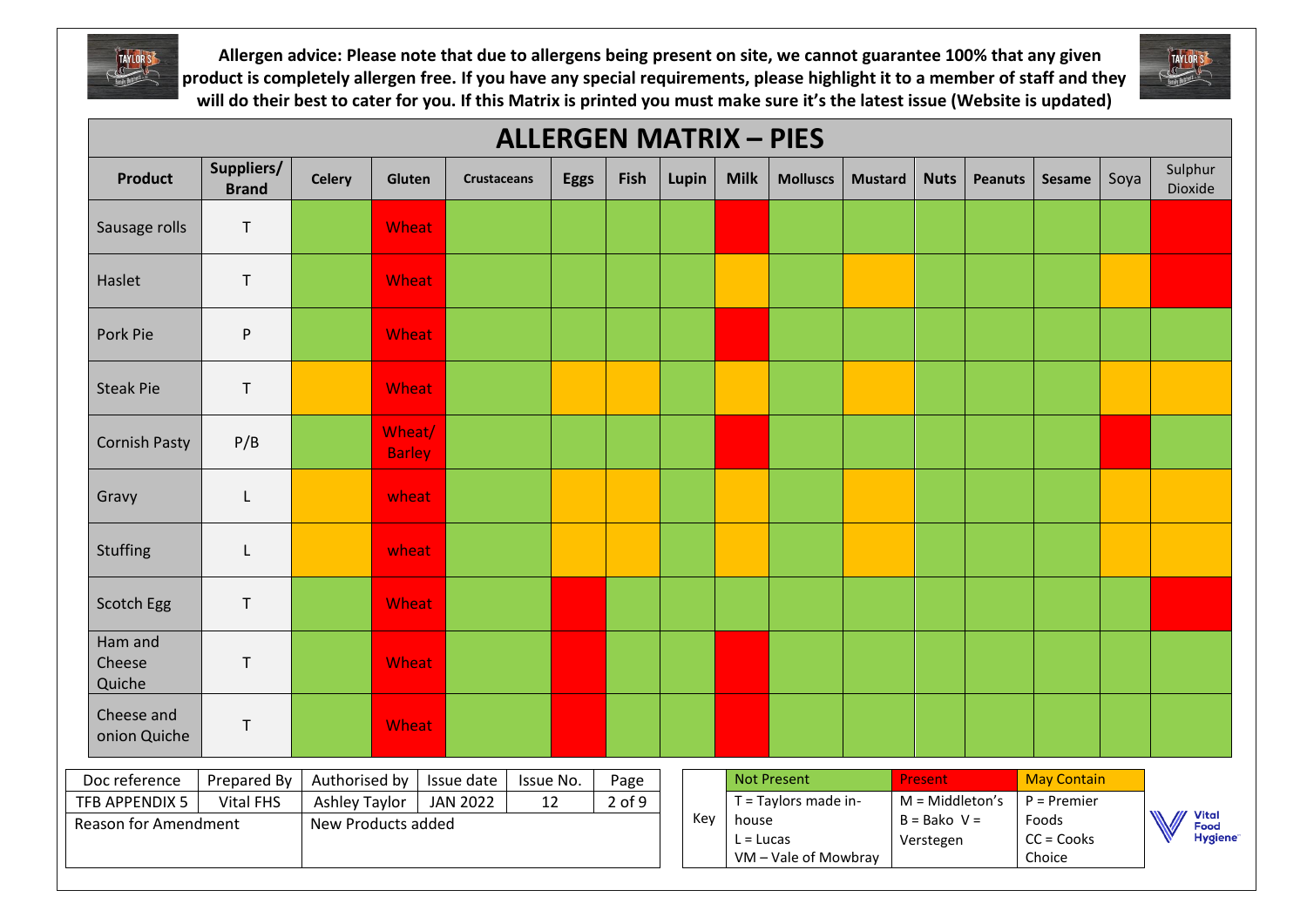



| <b>ALLERGEN MATRIX - PIES (Cont'd)</b>        |                           |                                                                               |                                                  |             |      |      |       |                                                     |             |                                                             |         |  |                                                  |                 |                                      |      |                                        |
|-----------------------------------------------|---------------------------|-------------------------------------------------------------------------------|--------------------------------------------------|-------------|------|------|-------|-----------------------------------------------------|-------------|-------------------------------------------------------------|---------|--|--------------------------------------------------|-----------------|--------------------------------------|------|----------------------------------------|
| <b>Product</b>                                | <b>Suppliers</b><br>Brand | Celery                                                                        | Gluten                                           | Crustaceans | Eggs | Fish | Lupin |                                                     | <b>Milk</b> | <b>Molluscs</b>                                             | Mustard |  | <b>Nuts</b>                                      | Peanuts         | Sesame                               | Soya | Sulphur<br>Dioxide                     |
| Onion Bhaji                                   | P                         |                                                                               |                                                  |             |      |      |       |                                                     |             |                                                             |         |  |                                                  |                 |                                      |      |                                        |
| Lamb samosa                                   | P                         |                                                                               | Wheat                                            |             |      |      |       |                                                     |             |                                                             |         |  |                                                  |                 |                                      |      |                                        |
| Veg samosa                                    | P                         |                                                                               | Wheat                                            |             |      |      |       |                                                     |             |                                                             |         |  |                                                  |                 |                                      |      |                                        |
| Chicken Samosa                                | P                         |                                                                               | Wheat                                            |             |      |      |       |                                                     |             |                                                             |         |  |                                                  |                 |                                      |      |                                        |
| <b>Corned Beef</b>                            | P                         |                                                                               |                                                  |             |      |      |       |                                                     |             |                                                             |         |  |                                                  |                 |                                      |      |                                        |
| Chicken Pie                                   | $\mathsf T$               |                                                                               | <b>Wheat</b>                                     |             |      |      |       |                                                     |             |                                                             |         |  |                                                  |                 |                                      |      |                                        |
| Lamb & mint pie                               | $\mathsf T$               |                                                                               | Wheat                                            |             |      |      |       |                                                     |             |                                                             |         |  |                                                  |                 |                                      |      |                                        |
| Chicken and<br>Mushroom pie                   | $\sf T$                   |                                                                               | Wheat                                            |             |      |      |       |                                                     |             |                                                             |         |  |                                                  |                 |                                      |      |                                        |
| Cottage pie                                   | $\mathsf T$               |                                                                               | Wheat                                            |             |      |      |       |                                                     |             |                                                             |         |  |                                                  |                 |                                      |      |                                        |
| Sausage and<br>onion Pie                      | $\mathsf{T}$              |                                                                               | Wheat                                            |             |      |      |       |                                                     |             |                                                             |         |  |                                                  |                 |                                      |      |                                        |
| Peppered steak<br>slice                       | P                         |                                                                               | Wheat/<br><b>Barley</b>                          |             |      |      |       |                                                     |             |                                                             |         |  |                                                  |                 |                                      |      |                                        |
| Minced beef<br>slice                          | P                         |                                                                               | <b>Barley</b>                                    |             |      |      |       |                                                     |             |                                                             |         |  |                                                  |                 |                                      |      |                                        |
| Veg spring roll                               | P                         |                                                                               | <b>Wheat</b>                                     |             |      |      |       |                                                     |             |                                                             |         |  |                                                  |                 |                                      |      |                                        |
| <b>Grosvenor Pork</b><br>Pie with Egg         | VM                        |                                                                               | Wheat                                            |             |      |      |       |                                                     |             |                                                             |         |  |                                                  |                 |                                      |      |                                        |
| Doc reference                                 | Prepared By               |                                                                               | Authorised by<br>Issue date<br>Issue No.<br>Page |             |      |      |       | <b>May Contain</b><br><b>Not Present</b><br>Present |             |                                                             |         |  |                                                  |                 |                                      |      |                                        |
| TFB APPENDIX 5<br><b>Reason for Amendment</b> | <b>Vital FHS</b>          | 3 of 9<br><b>Ashley Taylor</b><br><b>JAN 2022</b><br>12<br>New Products added |                                                  |             |      |      |       |                                                     | house       | T = Taylors made in-<br>$L = Lucas$<br>VM - Vale of Mowbray |         |  | $M = Middleton's$<br>$B = Bako V =$<br>Verstegen | Foods<br>Choice | $P =$ Premier<br>$CC = \text{Cooks}$ |      | <b>Vital</b><br>Food<br><b>Hygiene</b> |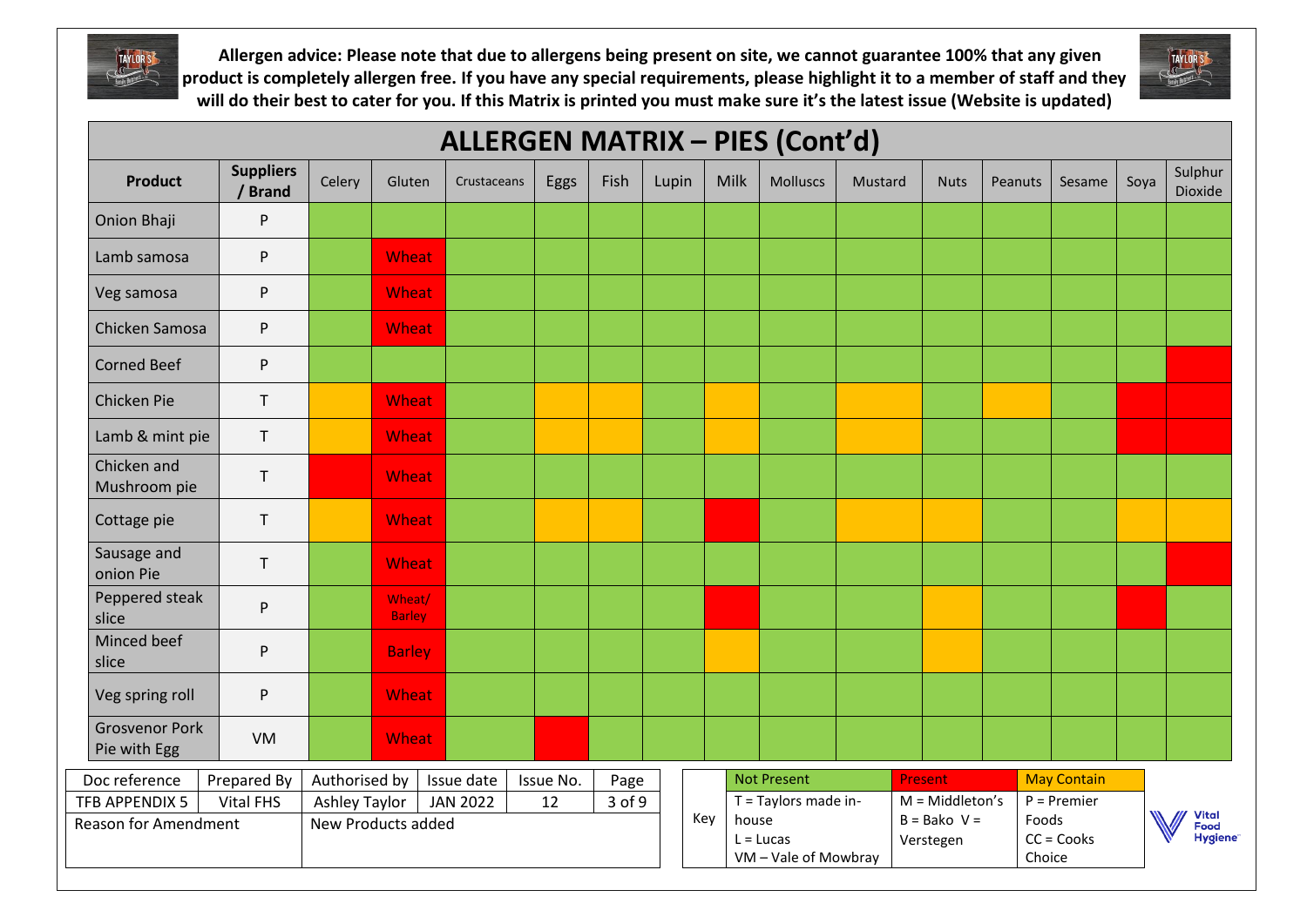



| <b>ALLERGEN MATRIX - CAKES</b>                    |             |                             |                                 |                     |                    |      |             |                    |                      |             |                      |                                              |  |                 |                     |      |                                               |
|---------------------------------------------------|-------------|-----------------------------|---------------------------------|---------------------|--------------------|------|-------------|--------------------|----------------------|-------------|----------------------|----------------------------------------------|--|-----------------|---------------------|------|-----------------------------------------------|
| <b>Products</b>                                   |             | <b>Suppliers</b><br>/ Brand | <b>Celery</b>                   | <b>Gluten</b>       | <b>Crustaceans</b> |      | <b>Eggs</b> | <b>Fish</b>        | Lupin                | <b>Milk</b> |                      | Molluscs   Mustard   Nuts   Peanuts   Sesame |  |                 |                     | Soya | Sulphur<br><b>Dioxide</b>                     |
| Raspberry and white chocolate<br><b>Tray Bake</b> |             | $\mathsf{T}$                |                                 | Wheat               |                    |      |             |                    |                      |             |                      |                                              |  |                 |                     |      |                                               |
| Lemon Love Cake                                   |             | $\mathsf{T}$                |                                 | Wheat               |                    |      |             |                    |                      |             |                      |                                              |  |                 |                     |      |                                               |
| Chocolate Millionaire Shortbread                  |             | T                           |                                 | Wheat               |                    |      |             |                    |                      |             |                      |                                              |  |                 |                     |      |                                               |
| Chocolate flapjack Tray Bake                      |             | T                           |                                 | <b>Oat</b>          |                    |      |             |                    |                      |             |                      |                                              |  |                 |                     |      |                                               |
| <b>Red Velvet Cake</b>                            |             | $\mathsf{T}$                |                                 | <b>Wheat/Barley</b> |                    |      |             |                    |                      |             |                      |                                              |  |                 |                     |      |                                               |
| <b>Toffee Apple Crumble</b>                       |             | T                           |                                 | Wheat               |                    |      |             |                    |                      |             |                      |                                              |  |                 |                     |      |                                               |
| Apple Pie                                         |             | T                           |                                 | <b>Wheat</b>        |                    |      |             |                    |                      |             |                      |                                              |  |                 |                     |      |                                               |
| Chocolate concrete tray bake                      |             | $\mathsf{T}$                |                                 | Wheat               |                    |      |             |                    |                      |             |                      |                                              |  |                 |                     |      |                                               |
| Chocolate fudge cake tray bake                    |             | T                           |                                 | Wheat               |                    |      |             |                    |                      |             |                      |                                              |  |                 |                     |      |                                               |
| Lemon Bakewell Tray Bake                          |             | $\mathsf{T}$                |                                 | Wheat               |                    |      |             |                    |                      |             |                      |                                              |  |                 |                     |      |                                               |
| <b>Manchester Tart</b>                            |             | T                           |                                 | wheat               |                    |      |             |                    |                      |             |                      |                                              |  |                 |                     |      |                                               |
| Plain Flapjack Tray Bake                          |             | $\sf T$                     |                                 | <b>Oat</b>          |                    |      |             |                    |                      |             |                      |                                              |  |                 |                     |      |                                               |
| Scones (with Cream)                               |             | P                           |                                 | Wheat               |                    |      |             |                    |                      |             |                      |                                              |  |                 |                     |      |                                               |
| Scones (Inc Fruit and cheese)                     |             | $\mathsf{T}$                |                                 | Wheat               |                    |      |             |                    |                      |             |                      |                                              |  |                 |                     |      |                                               |
| Cherry Bakewell Tray bake                         |             | $\mathsf{T}$                |                                 | Wheat               |                    |      |             |                    |                      |             |                      |                                              |  |                 |                     |      |                                               |
| Raspberry and apple pie/crumble                   |             | $\mathsf T$                 |                                 | Wheat               |                    |      |             |                    |                      |             |                      |                                              |  |                 |                     |      |                                               |
| <b>Millionaire Caramel Short Bread</b>            |             | $\mathsf{T}$                |                                 | Wheat               |                    |      |             |                    |                      |             |                      |                                              |  |                 |                     |      |                                               |
| <b>Coconut Tart</b>                               |             | $\top$                      |                                 | wheat               |                    |      |             |                    |                      |             |                      |                                              |  |                 |                     |      |                                               |
| <b>Chocolate Cake</b>                             |             | $\mathsf{T}$                |                                 | Wheat               |                    |      |             |                    |                      |             |                      |                                              |  |                 |                     |      |                                               |
| Doc reference                                     | Prepared By | Authorised by               |                                 | Issue date          | Issue No.          | Page |             | <b>Not Present</b> |                      |             |                      | Present                                      |  |                 | <b>May Contain</b>  |      |                                               |
| TFB APPENDIX 5<br><b>Vital FHS</b>                |             | Ashley Taylor               | 12<br>4 of 9<br><b>JAN 2022</b> |                     |                    |      |             |                    | T = Taylors made in- |             |                      | $M = Middleton's$                            |  |                 | $P = Premier$       |      |                                               |
| <b>Reason for Amendment</b>                       |             | New Products added          |                                 |                     |                    |      |             | Key                | house<br>$L = Lucas$ |             | VM - Vale of Mowbray | $B = Bako V =$<br>Verstegen                  |  | Foods<br>Choice | $CC = \text{Cooks}$ |      | <b>Vital</b><br><b>Food</b><br><b>Hygiene</b> |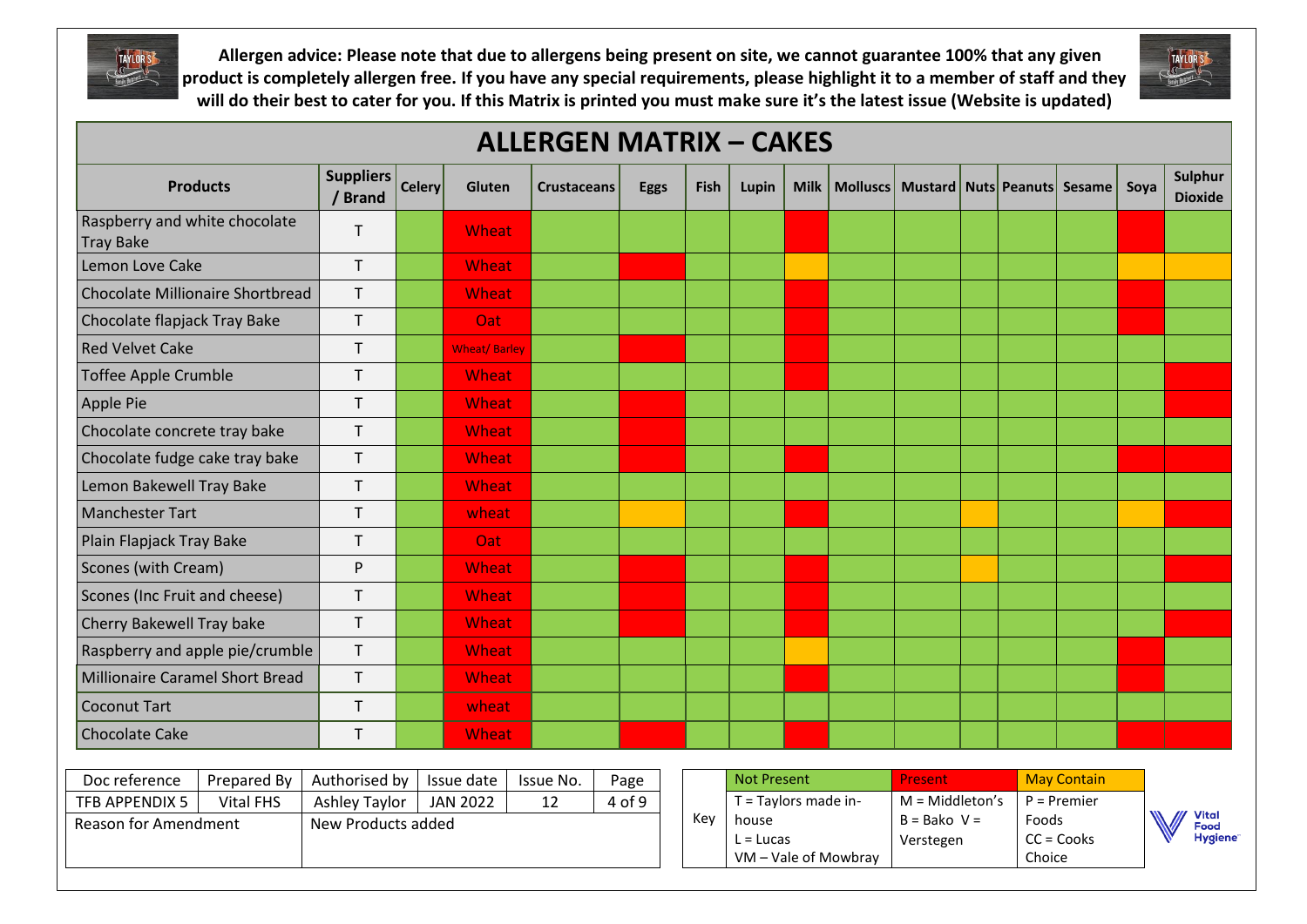



| Products                     |                             | Suppliers<br>/ Brand                    | <b>Celery</b>      | Gluten       | <b>Crustaceans</b> | <b>Eggs</b> | Fish               | Lupin                |         |                      | Milk   Molluscs   Mustard   Nuts   Peanuts   Sesame   Soya |  |                 |                     |  | Sulphur<br><b>Dioxide</b> |
|------------------------------|-----------------------------|-----------------------------------------|--------------------|--------------|--------------------|-------------|--------------------|----------------------|---------|----------------------|------------------------------------------------------------|--|-----------------|---------------------|--|---------------------------|
| Clifton Grid (Lemon)         |                             | $\mathsf T$                             |                    | Wheat        |                    |             |                    |                      |         |                      |                                                            |  |                 |                     |  |                           |
| Clifton Grid (Jam)           |                             | $\top$                                  |                    | <b>Wheat</b> |                    |             |                    |                      |         |                      |                                                            |  |                 |                     |  |                           |
| Plum Loaf                    |                             | $\mathsf T$                             |                    | Wheat        |                    |             |                    |                      |         |                      |                                                            |  |                 |                     |  |                           |
| <b>Chocolate Brownie</b>     |                             | $\mathsf{T}$                            |                    | Wheat        |                    |             |                    |                      |         |                      |                                                            |  |                 |                     |  |                           |
| Apple Crumble                |                             | $\mathsf{T}$                            |                    | <b>Wheat</b> |                    |             |                    |                      |         |                      |                                                            |  |                 |                     |  |                           |
| Apple Raspberry Crumble      |                             | $\top$                                  |                    | Wheat        |                    |             |                    |                      |         |                      |                                                            |  |                 |                     |  |                           |
| <b>Rhubarb Crumble</b>       |                             | $\top$                                  |                    | Wheat        |                    |             |                    |                      |         |                      |                                                            |  |                 |                     |  |                           |
|                              |                             |                                         |                    |              |                    |             |                    |                      |         |                      |                                                            |  |                 |                     |  |                           |
|                              |                             |                                         |                    |              |                    |             |                    |                      |         |                      |                                                            |  |                 |                     |  |                           |
|                              |                             |                                         |                    |              |                    |             |                    |                      |         |                      |                                                            |  |                 |                     |  |                           |
|                              |                             |                                         |                    |              |                    |             |                    |                      |         |                      |                                                            |  |                 |                     |  |                           |
|                              |                             |                                         |                    |              |                    |             |                    |                      |         |                      |                                                            |  |                 |                     |  |                           |
|                              |                             |                                         |                    |              |                    |             |                    |                      |         |                      |                                                            |  |                 |                     |  |                           |
|                              |                             |                                         |                    |              |                    |             |                    |                      |         |                      |                                                            |  |                 |                     |  |                           |
|                              |                             |                                         |                    |              |                    |             |                    |                      |         |                      |                                                            |  |                 |                     |  |                           |
|                              |                             |                                         |                    |              |                    |             |                    |                      |         |                      |                                                            |  |                 |                     |  |                           |
|                              |                             |                                         |                    |              |                    |             |                    |                      |         |                      |                                                            |  |                 |                     |  |                           |
|                              |                             |                                         |                    |              |                    |             |                    |                      |         |                      |                                                            |  |                 |                     |  |                           |
|                              |                             |                                         |                    |              |                    |             |                    |                      |         |                      |                                                            |  |                 |                     |  |                           |
|                              |                             |                                         |                    |              |                    |             |                    |                      |         |                      |                                                            |  |                 |                     |  |                           |
| Doc reference<br>Prepared By |                             | Authorised by<br>Issue date             |                    | Issue No.    | Page               |             | <b>Not Present</b> |                      | Present |                      | <b>May Contain</b>                                         |  |                 |                     |  |                           |
| TFB APPENDIX 5               | <b>Vital FHS</b>            | <b>Ashley Taylor</b><br><b>JAN 2022</b> |                    |              | 12                 | 5 of 9      | Key                | T = Taylors made in- |         |                      | $M = Middleton's$                                          |  |                 | $P =$ Premier       |  |                           |
|                              | <b>Reason for Amendment</b> |                                         | New Products added |              |                    |             |                    | house<br>$L = Lucas$ |         | VM - Vale of Mowbray | $B = Bako V =$<br>Verstegen                                |  | Foods<br>Choice | $CC = \text{Cooks}$ |  | Vital<br>Food<br>Hygiene  |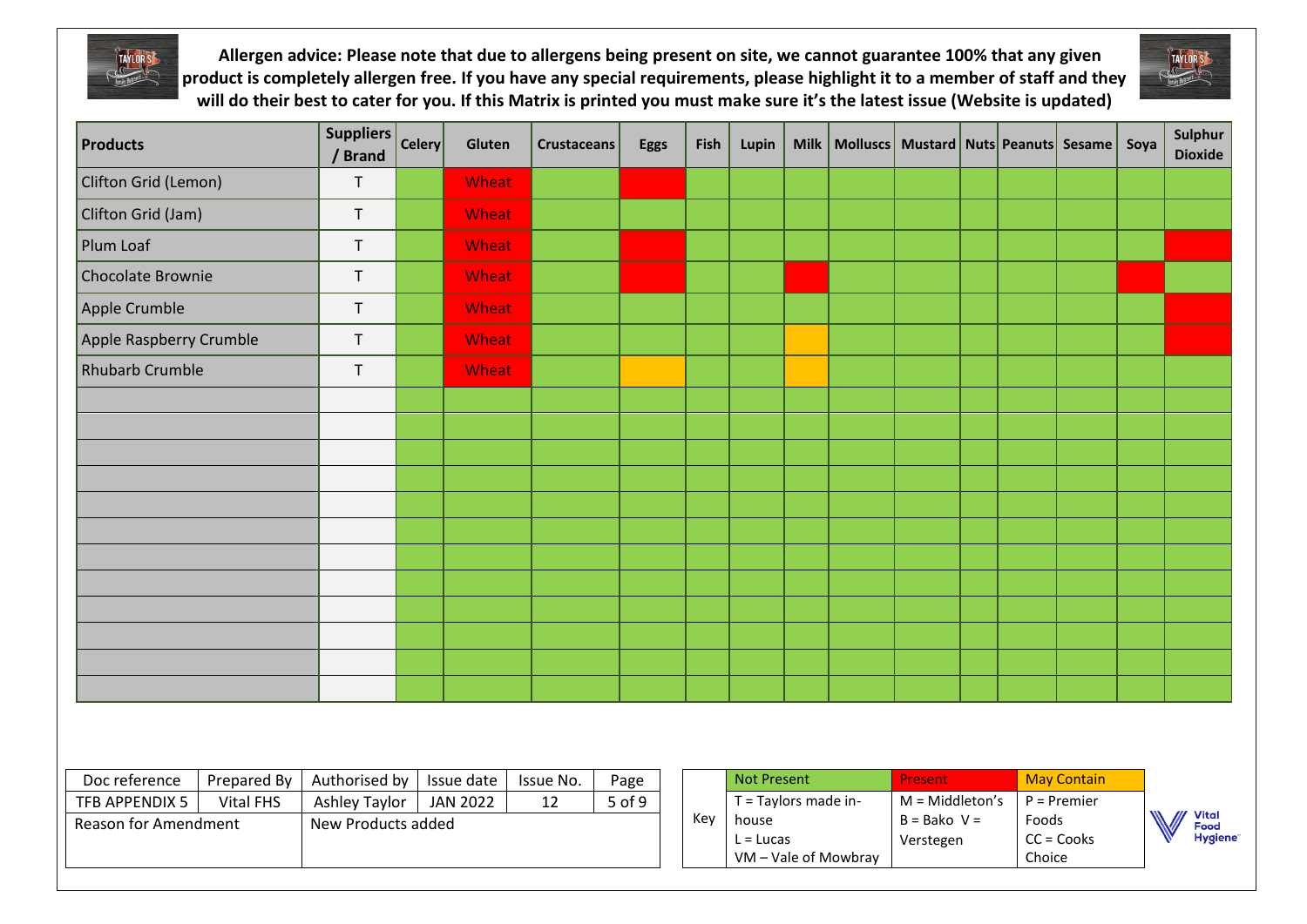



| <b>ALLERGEN MATRIX - MARINADES/SAUCES</b> |                  |                             |                      |                        |             |             |      |                      |                                              |  |                   |                             |  |                        |                     |                                                           |
|-------------------------------------------|------------------|-----------------------------|----------------------|------------------------|-------------|-------------|------|----------------------|----------------------------------------------|--|-------------------|-----------------------------|--|------------------------|---------------------|-----------------------------------------------------------|
| <b>Products</b>                           |                  | <b>Suppliers</b><br>/ Brand | <b>Celery</b>        | Gluten                 | Crustaceans | <b>Eggs</b> | Fish | Lupin                | <b>Milk</b>                                  |  |                   |                             |  |                        |                     | Molluscs Mustard Nuts Peanuts Sesame Soya Sulphur Dioxide |
| Chinese                                   |                  | M                           |                      | Wheat                  |             |             |      |                      |                                              |  |                   |                             |  |                        |                     |                                                           |
| Pepper steak                              |                  | ${\sf M}$                   |                      | Wheat                  |             |             |      |                      |                                              |  |                   |                             |  |                        |                     |                                                           |
| Salt & Pepper                             |                  | M                           |                      | Wheat                  |             |             |      |                      |                                              |  |                   |                             |  |                        |                     |                                                           |
| Lemon Pepper                              |                  | ${\sf M}$                   |                      | Wheat                  |             |             |      |                      |                                              |  |                   |                             |  |                        |                     |                                                           |
| <b>Garlic and Butter</b>                  |                  | M                           |                      | Wheat                  |             |             |      |                      |                                              |  |                   |                             |  |                        |                     |                                                           |
| Double Smoke                              |                  | ${\sf M}$                   |                      | Wheat                  |             |             |      |                      |                                              |  |                   |                             |  |                        |                     |                                                           |
| Italian                                   |                  | M                           |                      | <b>Wheat</b>           |             |             |      |                      |                                              |  |                   |                             |  |                        |                     |                                                           |
| <b>Garden Mint</b>                        |                  | M                           |                      | Wheat                  |             |             |      |                      |                                              |  |                   |                             |  |                        |                     |                                                           |
| Piri Piri                                 |                  | ${\sf M}$                   |                      | Wheat                  |             |             |      |                      |                                              |  |                   |                             |  |                        |                     |                                                           |
| <b>Hot and Spicy</b>                      |                  | ${\sf M}$                   |                      | Wheat<br><b>Barley</b> |             |             |      |                      |                                              |  |                   |                             |  |                        |                     |                                                           |
| <b>Smokey BBQ Sauce (portions)</b>        |                  | $\sf V$                     |                      |                        |             |             |      |                      |                                              |  |                   |                             |  |                        |                     |                                                           |
| <b>Classic Stilton Sauce</b>              |                  | $\vee$                      |                      | Wheat                  |             |             |      |                      |                                              |  |                   |                             |  |                        |                     |                                                           |
|                                           |                  |                             |                      |                        |             |             |      |                      |                                              |  |                   |                             |  |                        |                     |                                                           |
| Doc reference<br>Prepared By              |                  | Authorised by               |                      | Issue date             | Issue No.   | Page        |      |                      | <b>Not Present</b>                           |  | Present           |                             |  | <b>May Contain</b>     |                     |                                                           |
| TFB APPENDIX 5                            | <b>Vital FHS</b> |                             | <b>Ashley Taylor</b> | <b>JAN 2022</b>        | 12          | 6 of 9      |      | T = Taylors made in- |                                              |  | $M = Middleton's$ |                             |  | $P = Premier$<br>Foods |                     |                                                           |
| <b>Reason for Amendment</b>               |                  | New Products added          |                      |                        |             |             |      | Key                  | house<br>$L = Lucas$<br>VM - Vale of Mowbray |  |                   | $B = Bako V =$<br>Verstegen |  |                        | $CC = \text{Cooks}$ | <b>Vital</b><br>Food<br>Hygiene <sup>®</sup>              |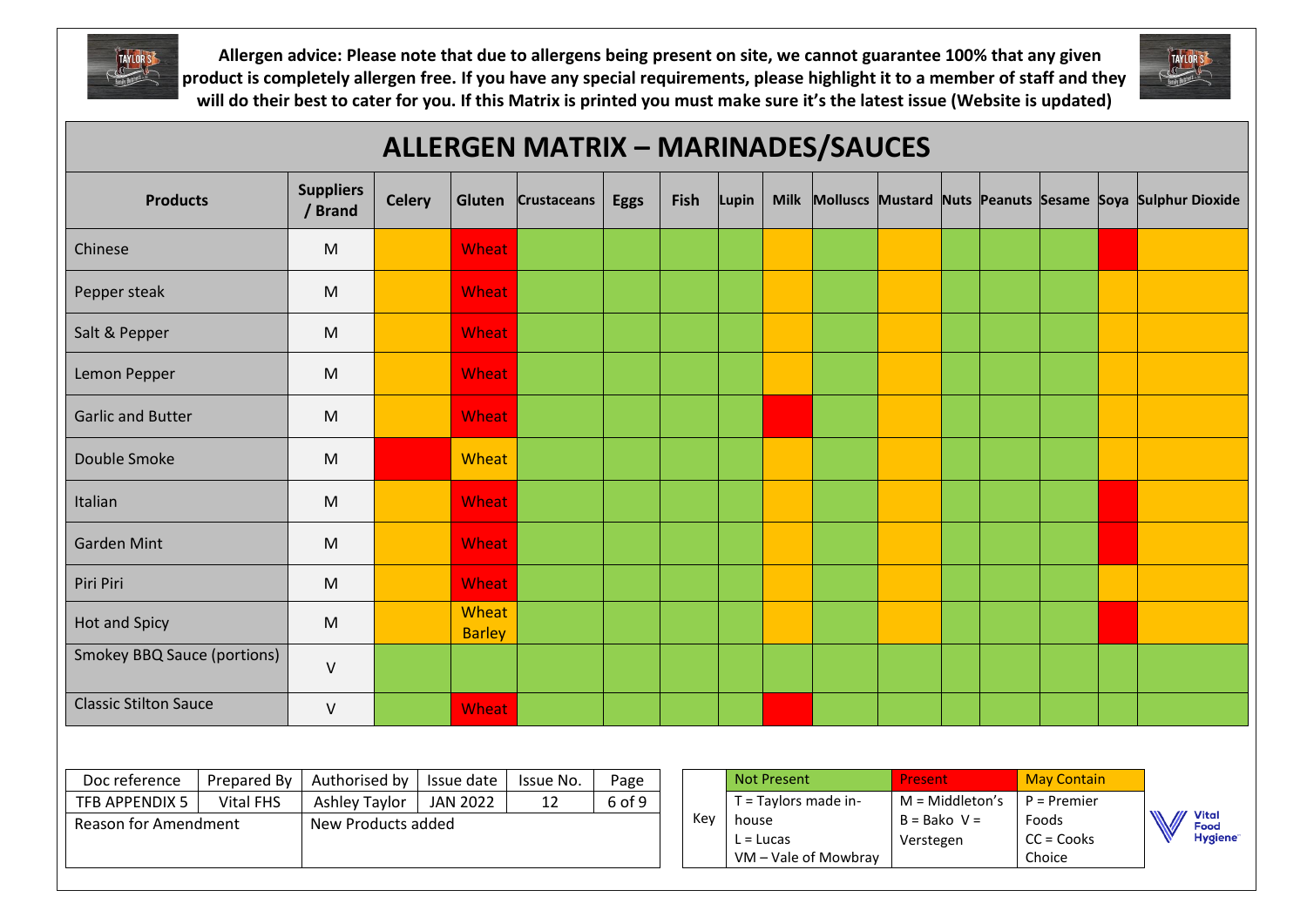



| <b>Products</b>                       | <b>Suppliers /</b><br><b>Brand</b> | <b>Celery</b>      | Gluten                  | <b>Crustaceans</b> | <b>Eggs</b> | Fish   | Lupin | <b>Milk</b>          | <b>Molluscs</b>      | <b>Mustard</b> | <b>Nuts</b>                 | <b>Peanuts</b> | <b>Sesame</b>                          | Soya | Sulphur<br><b>Dioxide</b>                    |
|---------------------------------------|------------------------------------|--------------------|-------------------------|--------------------|-------------|--------|-------|----------------------|----------------------|----------------|-----------------------------|----------------|----------------------------------------|------|----------------------------------------------|
| Moreish Honey<br><b>Mustard Sauce</b> | $\vee$                             |                    |                         |                    |             |        |       |                      |                      |                |                             |                |                                        |      |                                              |
| <b>Traditional Mushroom</b><br>Sauce  | $\vee$                             |                    | Wheat                   |                    |             |        |       |                      |                      |                |                             |                |                                        |      |                                              |
| <b>Iconic Pepper Sauce</b>            | $\mathsf V$                        |                    | Wheat                   |                    |             |        |       |                      |                      |                |                             |                |                                        |      |                                              |
| <b>Retro Steak Diane</b><br>Sauce     | $\sf V$                            |                    | Wheat                   |                    |             |        |       |                      |                      |                |                             |                |                                        |      |                                              |
| Original Sweet Chili<br>Sauce         | $\sf V$                            |                    |                         |                    |             |        |       |                      |                      |                |                             |                |                                        |      |                                              |
| Authentic Béarnaise<br>Sauce          | V                                  |                    | <b>Wheat</b>            |                    |             |        |       |                      |                      |                |                             |                |                                        |      |                                              |
| <b>Classic Stilton Sauce</b>          | $\sf V$                            |                    |                         |                    |             |        |       |                      |                      |                |                             |                |                                        |      |                                              |
| <b>Smokey BBQ</b>                     | $\mathsf{V}$                       |                    |                         |                    |             |        |       |                      |                      |                |                             |                |                                        |      |                                              |
| <b>Garden Mint</b><br>Marinade        | CC                                 |                    | Wheat/<br><b>Barley</b> |                    |             |        |       |                      |                      |                |                             |                |                                        |      |                                              |
| <b>Pepper Steak Coating</b>           | CC                                 |                    | Wheat/<br><b>Barley</b> |                    |             |        |       |                      |                      |                |                             |                |                                        |      |                                              |
| Piri Piri Marinade                    | CC                                 |                    | Wheat/<br><b>Barley</b> |                    |             |        |       |                      |                      |                |                             |                |                                        |      |                                              |
| <b>Chinese Marinade</b>               | CC                                 |                    |                         |                    |             |        |       |                      |                      |                |                             |                |                                        |      |                                              |
| <b>Barbecue Marinade</b>              | CC                                 |                    | Barley/<br>Wheat        |                    |             |        |       |                      |                      |                |                             |                |                                        |      |                                              |
| <b>Hot and Spicy</b><br>Marinade      | CC                                 |                    | Wheat/<br><b>Barley</b> |                    |             |        |       |                      |                      |                |                             |                |                                        |      |                                              |
| <b>Garlic and Herb</b><br>Marinade    | CC                                 |                    | Wheat<br><b>Barley</b>  |                    |             |        |       |                      |                      |                |                             |                |                                        |      |                                              |
|                                       |                                    |                    |                         |                    |             |        |       |                      |                      |                |                             |                |                                        |      |                                              |
| Doc reference                         | Prepared By<br>Authorised by       |                    | Issue date              | Issue No.          |             | Page   |       |                      | <b>Not Present</b>   |                | Present                     |                | <b>May Contain</b>                     |      |                                              |
| TFB APPENDIX 5<br><b>Vital FHS</b>    |                                    | Ashley Taylor      | <b>JAN 2022</b>         | 12                 |             | 7 of 9 |       |                      | T = Taylors made in- |                | $M = Middleton's$           |                | $P =$ Premier                          |      |                                              |
| <b>Reason for Amendment</b>           |                                    | New Products added |                         |                    |             |        | Key   | house<br>$L = Lucas$ | VM - Vale of Mowbray |                | $B = Bako V =$<br>Verstegen |                | Foods<br>$CC = \text{Cooks}$<br>Choice |      | <b>Vital</b><br>Food<br>Hygiene <sup>®</sup> |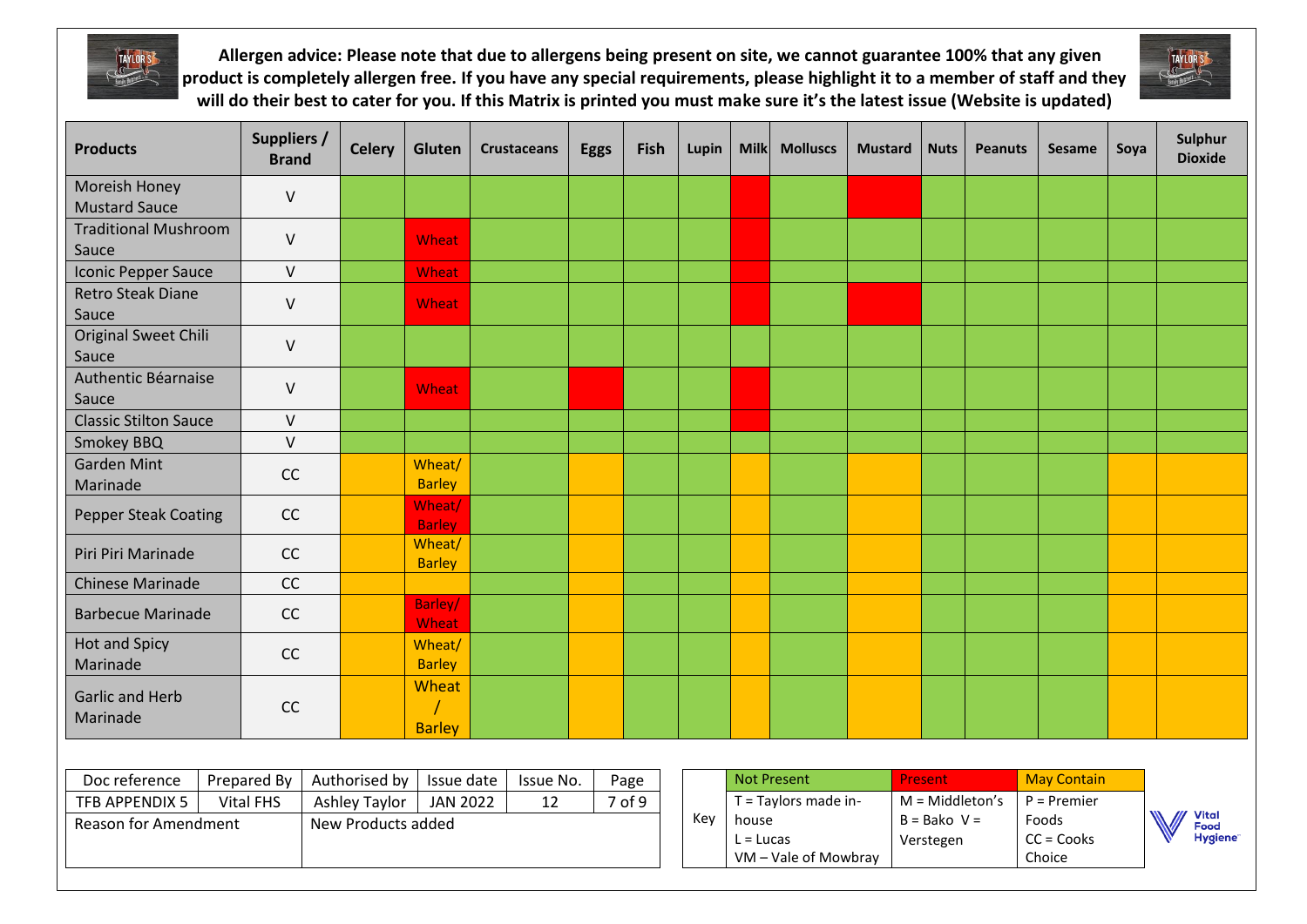



| <b>Products</b>                     | <b>Suppliers /</b><br><b>Brand</b>                          | <b>Celery</b>      | Gluten                  | <b>Crustaceans</b> | <b>Eggs</b> | Fish                 | Lupin                | Milk | <b>Molluscs</b>    | Mustard           | <b>Nuts</b>    | <b>Peanuts</b> | <b>Sesame</b>       | Soya | Sulphur<br><b>Dioxide</b> |
|-------------------------------------|-------------------------------------------------------------|--------------------|-------------------------|--------------------|-------------|----------------------|----------------------|------|--------------------|-------------------|----------------|----------------|---------------------|------|---------------------------|
| Firecracker<br>Glaze                | <b>MRC</b>                                                  |                    |                         |                    |             |                      |                      |      |                    |                   |                |                |                     |      |                           |
| Teriyaki Glaze                      | <b>MRC</b>                                                  |                    | Wheat/<br><b>Barley</b> |                    |             |                      |                      |      |                    |                   |                |                |                     |      |                           |
| <b>Bombay Coater</b>                | L.                                                          |                    | Wheat/<br><b>Barley</b> |                    |             |                      |                      |      |                    |                   |                |                |                     |      |                           |
| <b>Sweet Chili</b><br>Coater        | L                                                           |                    | Wheat/<br><b>Barley</b> |                    |             |                      |                      |      |                    |                   |                |                |                     |      |                           |
| <b>Mexican Styler</b><br>Coater     |                                                             |                    | Wheat/<br><b>Barley</b> |                    |             |                      |                      |      |                    |                   |                |                |                     |      |                           |
| Caribbean Hot<br>Pepper Glaze       | <b>MRC</b>                                                  |                    |                         |                    |             |                      |                      |      |                    |                   |                |                |                     |      |                           |
| Szechuan Garlic<br>and Chilli Glaze | <b>MRC</b>                                                  |                    |                         |                    |             |                      |                      |      |                    |                   |                |                |                     |      |                           |
| <b>Sticky Maple</b><br>Glaze        | <b>MRC</b>                                                  |                    | Wheat/<br><b>Barley</b> |                    |             |                      |                      |      |                    |                   |                |                |                     |      |                           |
| <b>Guinness Glaze</b>               | <b>MRC</b>                                                  |                    | <b>Barley</b>           |                    |             |                      |                      |      |                    |                   |                |                |                     |      |                           |
| Jamaican Jerk                       | <b>MRC</b>                                                  |                    |                         |                    |             |                      |                      |      |                    |                   |                |                |                     |      |                           |
| <b>Pork Scratchings</b>             | P                                                           |                    | Wheat                   |                    |             |                      |                      |      |                    |                   |                |                |                     |      |                           |
| Pork Scratchings                    | <b>Black</b><br>country                                     |                    | Wheat                   |                    |             |                      |                      |      |                    |                   |                |                |                     |      |                           |
|                                     |                                                             |                    |                         |                    |             |                      |                      |      |                    |                   |                |                |                     |      |                           |
| Doc reference                       | Prepared By                                                 | Authorised by      |                         | Issue date         | Issue No.   | Page                 |                      |      | <b>Not Present</b> |                   | Present        |                | <b>May Contain</b>  |      |                           |
| TFB APPENDIX 5                      | <b>Vital FHS</b><br><b>Ashley Taylor</b><br><b>JAN 2022</b> |                    | 12                      | 8 of 9             |             | T = Taylors made in- |                      |      |                    | $M = Middleton's$ | $P =$ Premier  |                |                     |      |                           |
| <b>Reason for Amendment</b>         |                                                             | New Products added |                         |                    |             |                      | Key                  |      | house              |                   | $B = Bako V =$ |                | Foods               |      | <b>Vital</b><br>Food      |
|                                     |                                                             |                    |                         |                    |             |                      |                      |      | $L = Lucas$        |                   | Verstegen      |                | $CC = \text{Cooks}$ |      | Hygiene <sup>®</sup>      |
|                                     |                                                             |                    |                         |                    |             |                      | VM - Vale of Mowbray |      |                    |                   |                | Choice         |                     |      |                           |